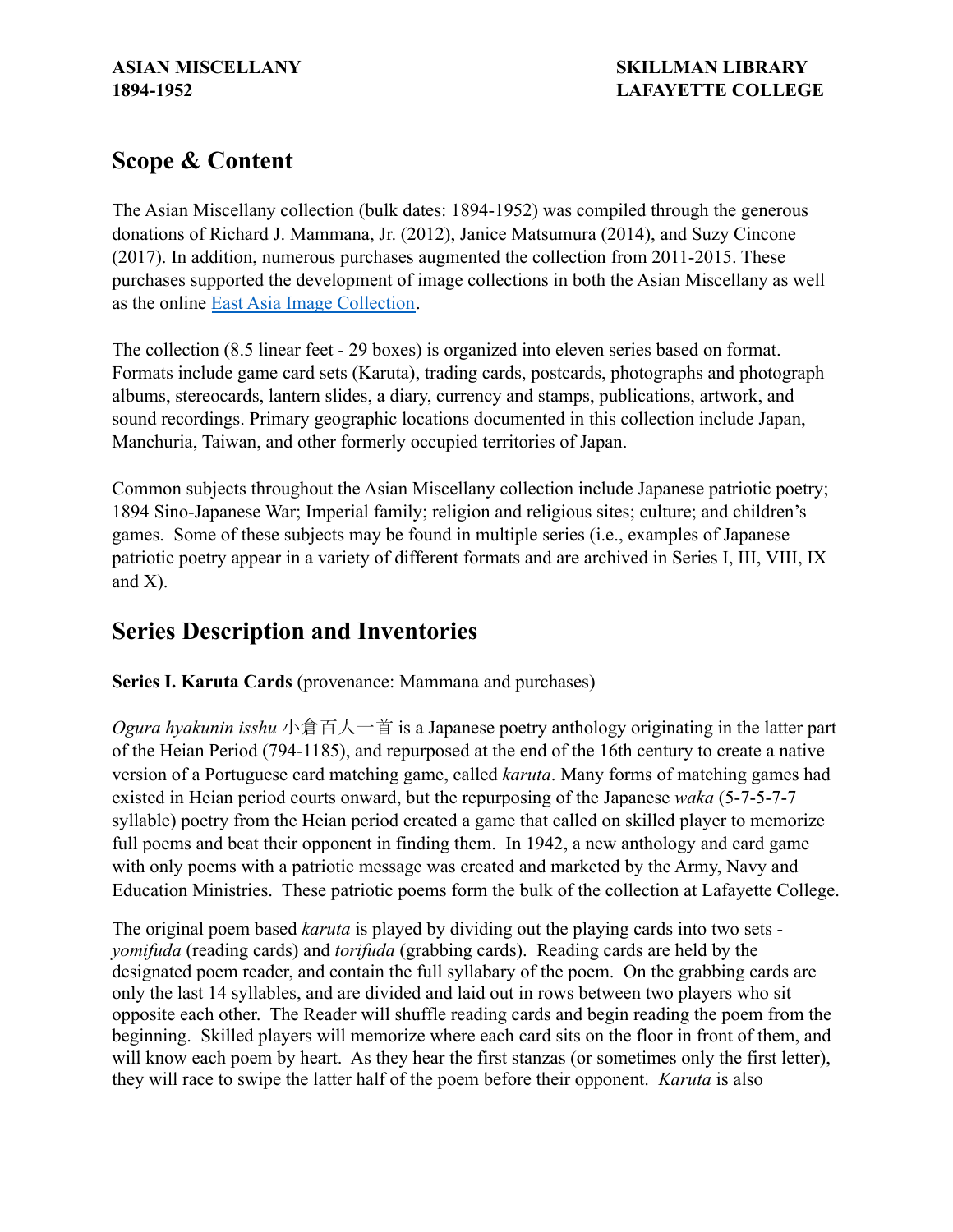commonly used to help children practice letters, geography, history and other facts that can be read, while child players search for the first letter of the fact being read.

The twenty *karuta* cards sets at Lafayette College include nine sets of the 1942 patriotic poetry set, each with the same 100 patriotic poems. Most have color illustrations on the grabbing cards. In addition to the 100 patriotic poetry set, which would be too complicated for young children to play, the Lafayette *karuta* collection also has eleven *karuta* sets with militaristic slogans and illustrations, short geography lessons, and history facts used for practicing alphabet recognition for a child audience. The nine sets of patriotic poetry would have been for an adult or older child audience, while the alphabet cards would have been for preschool and elementary school-aged children.

For full interpretation of the Karuta card sets, descriptive metadata, and selected images, see the following resources:

[Online exhibit featuring six digitized Karuta card sets](https://exhibits.lafayette.edu/s/karuta/page/welcome)

[Short history on the development of the game](http://libcat.lafayette.edu/record=b2585663)

Cataloging record of the *Weekly report* published by [the Cabinet Printing Office from 1936-1945](http://libcat.lafayette.edu/record=b2585998) [and used to establish the standard order for the patriotic poetry sets](http://libcat.lafayette.edu/record=b2585998)

PDF of the above *Weekly report* [dated 23 December 1942](http://exhibits.lafayette.edu/karuta/files/original/ac27ae7e9af84ae95005675a5629df1b.pdf)

### **Box 1**

Set 1 愛国百人一首かるた (Aikoku hyakunin isshu karuta), n.d.

Patriotic poetry karuta: full color w/ illustrations, brown border, non-standard print font, full poem on single card (yomifuda), no torifuda, 100 cards

Set 2 絵入愛国百人一首 (E iri aikoku hyakunin isshu), 1942.11.20 (print date on box), 1943.09.20 (third print date on box)

Illustrated patriotic poetry: green w/ background illustrations, green border, standard print kanji, 100 yomifuda, 101 torifuda cards (two yomifuda by poet Otabeno Aramimi)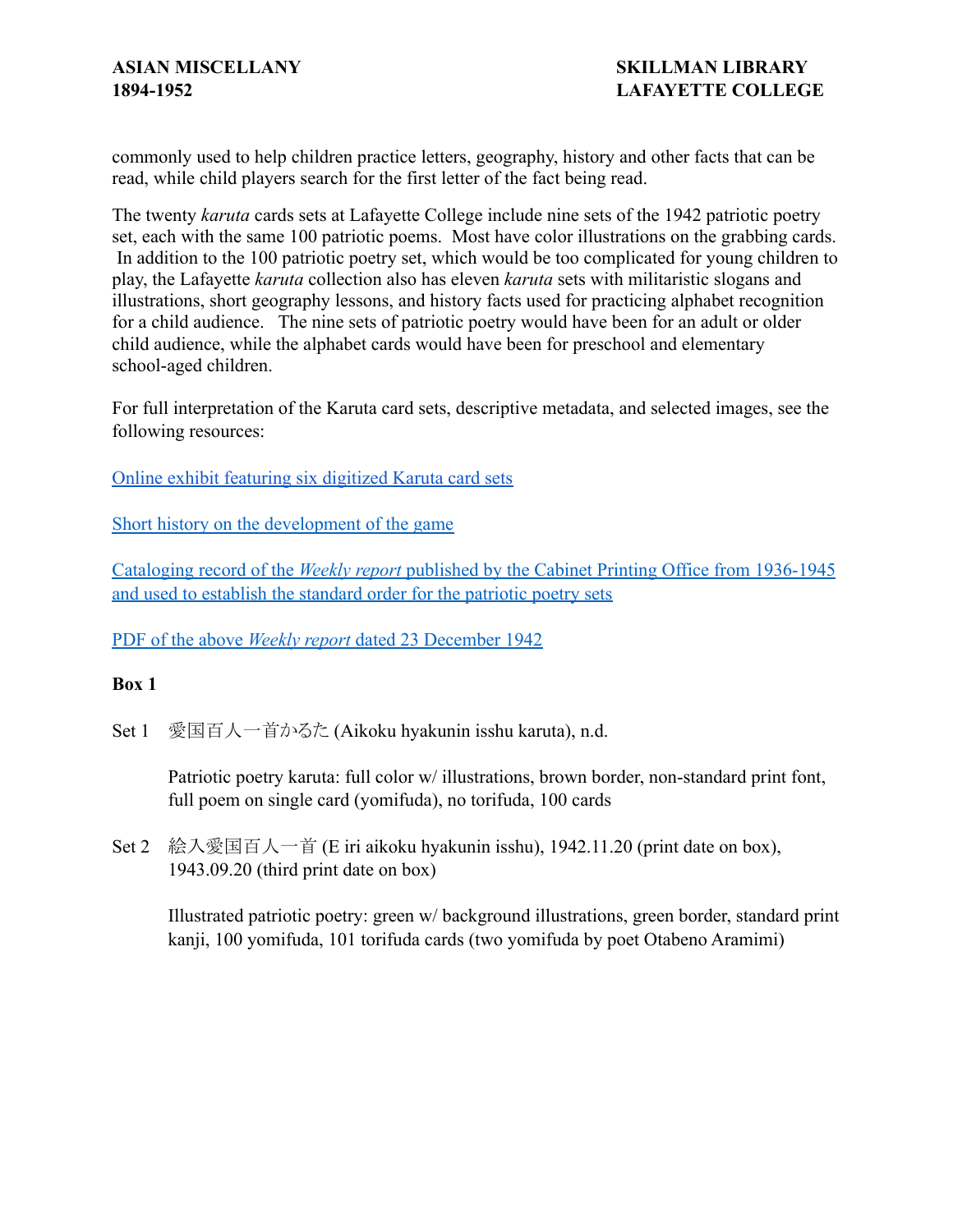### **Box 2**

Set 3 愛国百人一首繪入歌留多 (Aikoku hyakunin isshu e iri karuta), ca. 1943

Patriotic poetry illustrated karuta: full color w/ illustrations, indigo border, standard print kanji, 100 yomifuda, 100 torifuda

### [Digitized Set 3](http://exhibits.lafayette.edu/karuta/collections/show/2)

Set 4 愛国百人一首 (Aikoku hyakunin isshu), 1942.11.7 (print date on box)

Patriotic poetry: B&W, no illustrations, brown border, standard print kanji, 100 yomifuda, 100 torifuda

### **Box 3**

Set 5 愛国百人一首 (Aikoku hyakunin isshu), 1943.3.25 (print)

Patriotic poetry: B&W, no illustrations, brown border, standard print hiragana, 100 torifuda only

Set 6 愛国百人一首 (Aikoku hyakunin isshu), ca. 1943

Patriotic poetry: B&W, no illustrations, brown border, standard print kanji on yomifuda, slightly stylized hiragana on torifuda, 100 yomifuda, 100 torifuda (164 matched cards filed first; 36 unmatched cards filed at end)

### **Box 4**

Set 7 愛国百人一首 (Aikoku hyakunin isshu), 1942.12.20 (print)

Patriotic poetry: B&W, no illustrations, beige border, standard print kanji on yomifuda, standard print hiragana on torifuda, 100 yomifuda, 100 torifuda

Set 8 [愛国百人一首 (Aikoku hyakunin isshu), ca. 1943

Patriotic poetry: B&W, no illustrations, dark green border, standard print kanji on yomifuda, standard print hiragana on yomifuda, 100 yomi, 100 tori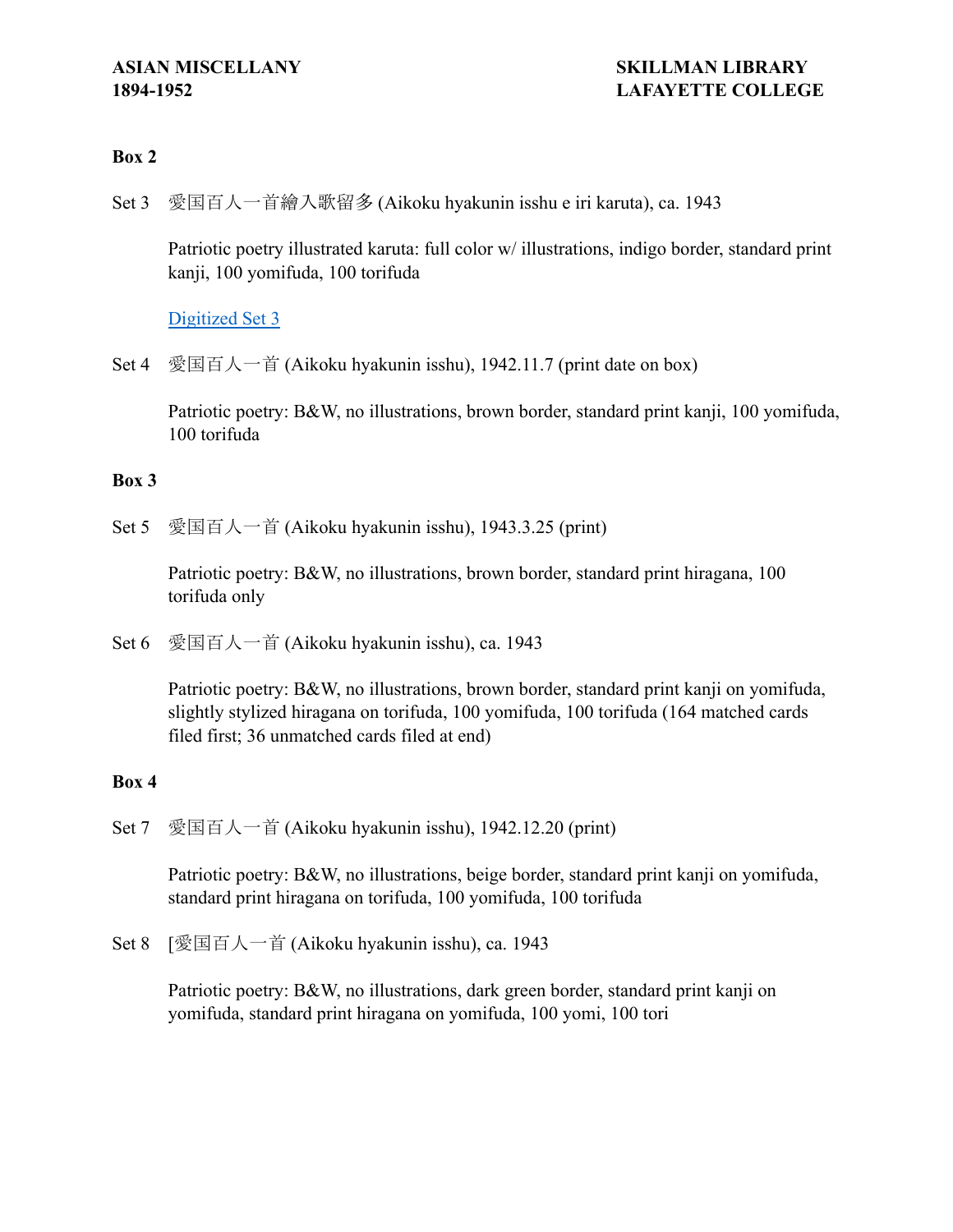### **Box 5**

Set 9 [愛国百人一首 (Aikoku hyakunin isshu), ca. 1943

Patriotic poetry: full color w/ illustrations in Heian style, light green border, stylized kanji on yomifuda, hentaigana on yomifuda, 100 yomi, 100 tori, one brown border torifuda in the set, plus one blank (unmatched due to complicated script)

- Set 10 Empty Box (no cards), 1943.07.01 (see Box 10)
- Set 11 [Patriotic alphabet karuta tags], date unknown

Alphabet practice (katakana), ethics slogans: full color w/ illustrations, blue and red borders, standard print katakana lettering, 48 lettercards, 48 slogan cards, 1picture card all on one undivided sheet

Set 12 イロハカルタ 日本ノヘイタイ (I ro ha karuta Nihon no heitai) [Japan's soldier: alphabet karuta], 1933.11.1 (print)

Alphabet practice (katakana), military slogans: full color w/ illustrations, orange borders, standard print katakana lettering, 48 lettercards, 48 slogan cards, 2 example cards, 1 illustrated slogan card, 2 sales/print cards

### **Box 6**

Set 13 軍国マンガカルタ テツカブノテッチャン (Gunkoku manga karuta Tetsukabu no Tecchan) [Military country comic karuta: Iron helmet Tecchan], 1937.10.15 (print)

Alphabet practice (katakana), military slogans: full color w/ illustrations, no borders, standard print katakana and kanji on all, 47 yomi, 47 tori, 2 printer and explanation cards

### [Digitized Set 13](http://exhibits.lafayette.edu/karuta/collections/show/3)

Set 14 興亜少国民かるた (Koua shokokumin karuta) [Asian development elementary karuta], 1943.10.1

Alphabet practice (hiragana), children's moralistic slogans about war and nation: full color w/ illustrations, light blue borders, standard print kanji and hiragana on all, 48 torifuda, 48 yomifuda, 4 blanks

[Digitized Set 14](http://exhibits.lafayette.edu/karuta/collections/show/4)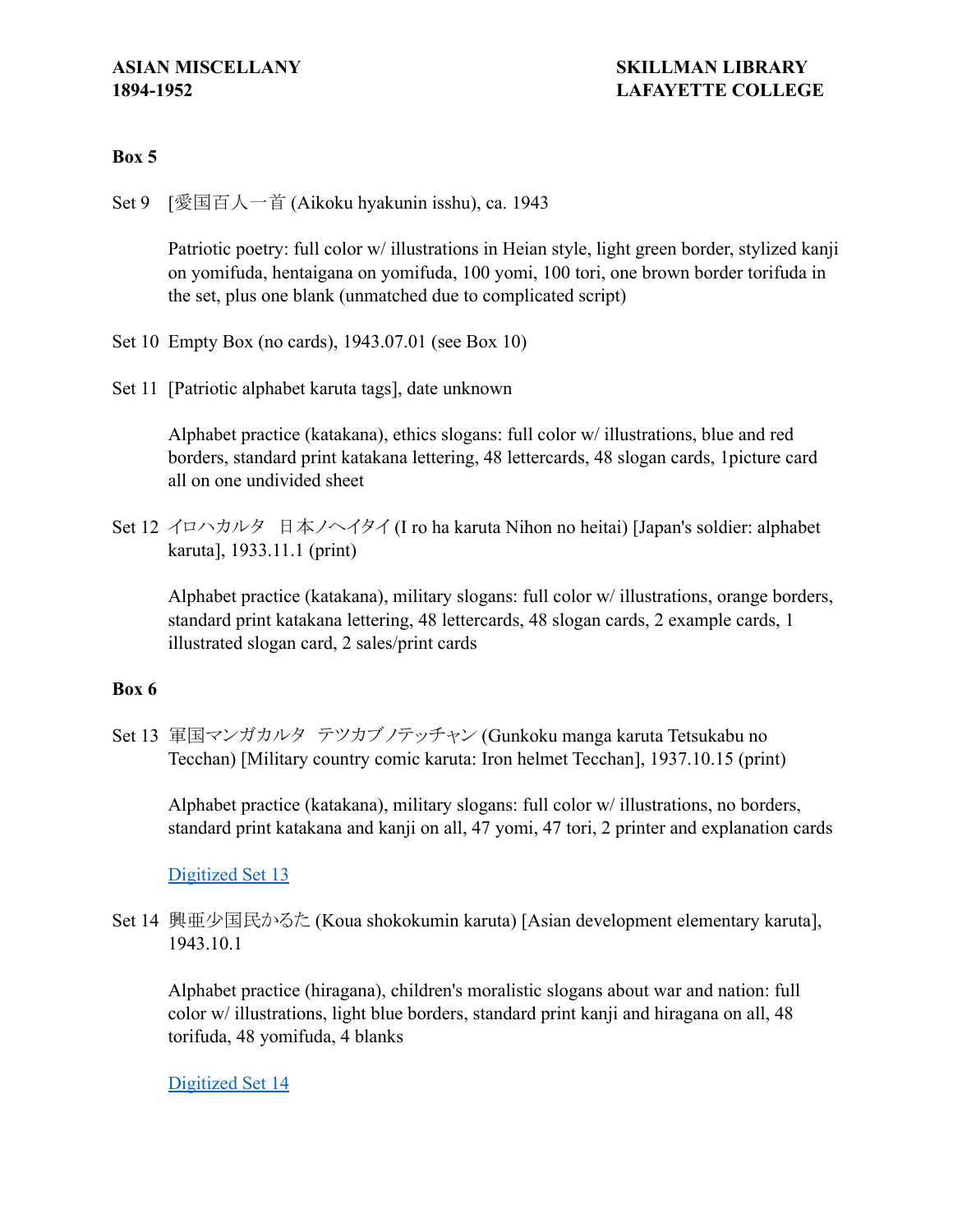### **Box 7**

Set 15 少国民国史かるた (Shokokumin kokushi karuta) [Elementary national history karuta], 1942.1.05

Alphabet practice (hiragana), national history facts with dates: full color w/ illustrations, light yellow borders, standard print kanji and hiragana, 48 yomi, 48 torifuda

Set 16 [Japanese History Study Cards] from EAIC (box title: おもちゃづくし 兵隊漫画カルタ (omocha dukushi heitai manga karuta) [Toy soldier manga karuta]), 1935.10.15

Alphabet practice, patriotic/militarist slogans for children: full color w/ illustrations, no borders, standard print katakana on all, 48 yomi, 48 tori, 2 printer and explanation cards

[Digitized Set 16](https://ldr.lafayette.edu/collections/tx31qj21t)

### **Box 8**

Set 17 学習用趣味の地理かるた日本 (Gakushuuyou shumi no chiri karuta Nihon) [Japanese geography karuta for study or hobby], date unknown

Alphabet practice, geography, local characteristics: full color w/ illustrations, no borders, standard print kanji and furigana on all, 48 yomi, 48 tori

### [Digitized Set 17](http://exhibits.lafayette.edu/karuta/collections/show/5)

Set 18 学習用趣味の地理かるた外国 (Gakushuuyou shumi no chiri karuta gaikoku) [Foreign geography karuta for study or hobby]

Alphabet practice, geography, local characteristics; full color w/ illustrations, standard print kanji and furigana on all, 48 yomi, 48 tori, 2 blank extras, 1 printer 金井信生堂 (Kanei shinseidou), 1 title card

[Digitized Set 18](http://exhibits.lafayette.edu/karuta/collections/show/6)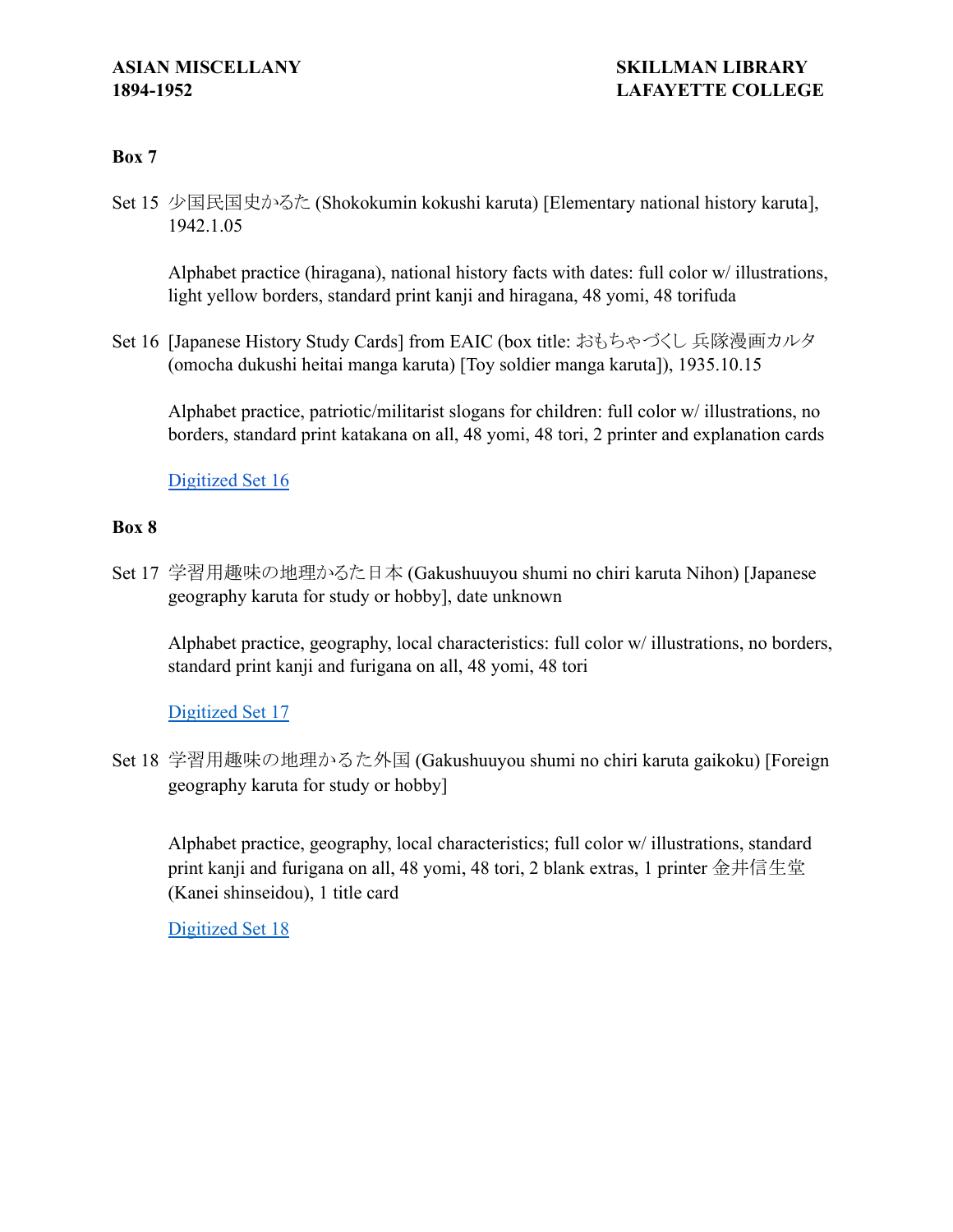### **Box 9**

Set 19 愛国イロハカルタ (Aikoku i ro ha karuta) [Patriotic alphabet karuta], 1943.11.30

Alphabet practice (katakana), patriotic slogans: full color w/ illustrations, varied border colors, standard print katakana on all, 47 yomi, 47 tori, 1 printer, 1 title card

Set 20 [War vocabulary cards], date unknown [ca. WWII]

War vocabulary, patriotic/militarist slogans: full color w/ illustrations, brown and red border colors, standard print kanji and hiragana on all, 63 yomi, 63 tori

[Digitized Set 20](http://exhibits.lafayette.edu/karuta/collections/show/7)

Set 21 明治天皇御百首 (Meiji tennou on hyakushu) [Meiji Emperor Hundred Poem Set], 1912 (the poetry set), printing date unknown

Poetry, literature: full color w/ illustrations, tan borders, hentaigana and calligraphic kanji script on all, 100 yomi, 100 tori (unmatched due to complicated script)

### **Box 10**

Original storage boxes for Karuta sets

### **Series II. Trading Cards** (provenance: Mammana)

### **Box 11**

This 30 card set originated as a set of trading cards found in Chocolat d'Aiguebelle products.

Illustrated on these cards are the 1894 Sino-Japanese war, the Siege of Port Arthur, the Battle of Mukden, and officers in the Japanese and Russian armies.

### **Series III. Miscellaneous Postcards** (provenance: Mammana and purchases)

### **Subseries 1. Japan**

This series contains 352 postcards, 43 envelopes, and 2 inserts representing a broad range of topics in Japan and date from 1915 through 1936. Topics include: the 100 patriotic poems; shrines and temples; diplomacy and state visits; the military; peace; honors and awards; Red Cross; travels and transport; festivals; the 1936 Diet building completion; Women's Patriotic Leagues; the Imperial family; Christianity in Japan; the 1920 census; and miscellaneous scenery and places. The collection also includes purchased by Dr. Paul Barclay that contains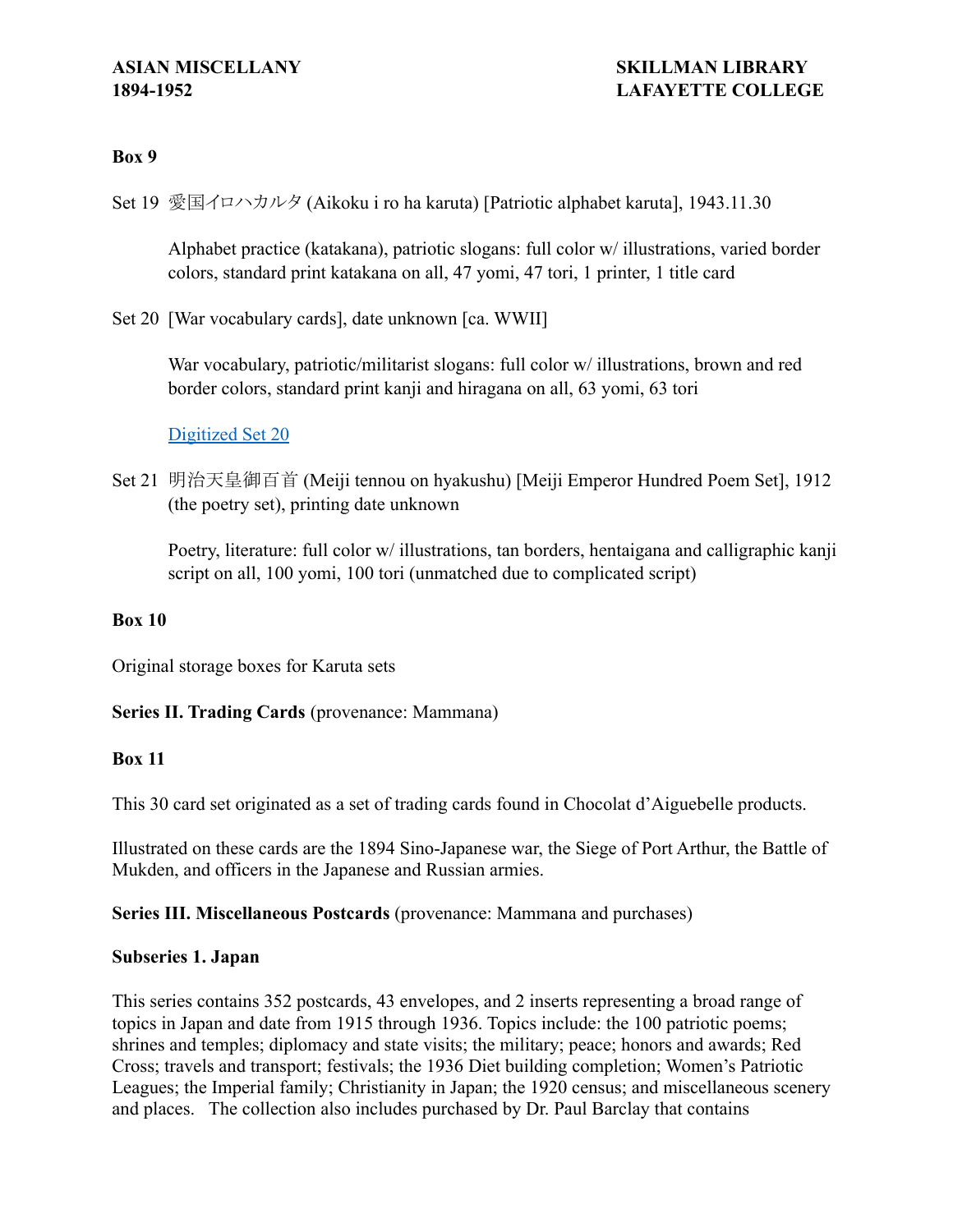commemorative postcards of the 1936 completion of the Diet building and the 200<sup>th</sup> birthday of James Watt, the Scottish inventor of the steam locomotive, also in 1936. The overall collection is populated with many highly decorative postcards combining photographs of the main subject surrounded by embossed and painted scenes.

### **Box 12**

Imperial Family (97 postcards, 10 envelopes) Christianity (4 postcards, 1 envelope) Miscellaneous Scenes & Places (6 postcards) 1920 Census (11 postcards) Red Cross (3 postcards, 2 envelopes)

### **Box 13**

100 Patriotic Poems (39 postcards, 5 envelopes) Shrines & Temples (93 postcards, 10 envelopes)

### **Box 14**

Diplomacy/State Visits (14 postcards, 2 envelopes, 1 insert) Military (45 postcards, 8 envelopes) Honors & Awards (9 postcards) Peace (10 postcards, 2 envelopes) Barclay Purchases (5 postcards, 1 insert) 1936 Diet Building (3 postcards, 1 envelope) Festivals (8 postcards, 1 envelope) Women's Patriotic Leagues (2 postcards, 1 envelope) Travels and Transport (3 postcards)

### **Suberies 2. Taiwan**

### **Box 15**

65 color and black and white printed postcards depict scenes of Taipei, Taiwan and customs and dress of indigenous Taiwanese people. All of the postcards are modern reproductions, and as such have Chinese and English captions on the back side of the postcard.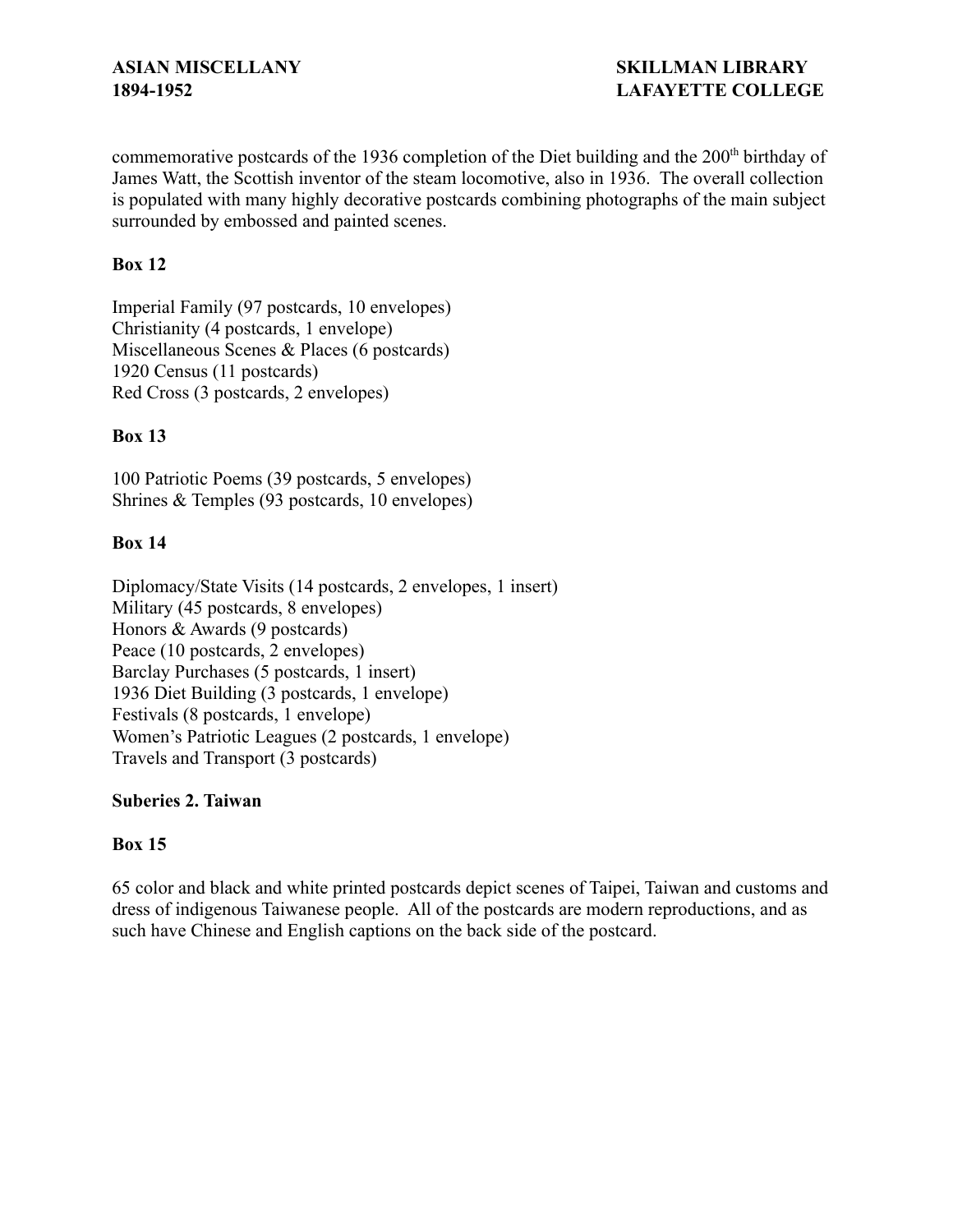### **Series IV. Photograph Albums** (provenance: purchases)

There are three personal photo albums in this subseries.

### **Box 16**

Brown album (orange lettering 'Photo album'); 94 photos (3 loose in sleeves)

A family album, possibly from the Tahara area near Nagoya, Japan. It includes photos of young men in army and Yokosuka naval uniforms, the Ajia train and other Manchurian scenes, a child's funeral, the Japanese Defense Women's Association gatherings and other personal photos.

### **Box 17**

Deep maroon with rose pattern; 81 b&w photos

Album containing military photographs depicting the soldiers' departure from Nara 1934 and through tenure in China in 1935. These include military funeral altars, horse processions, grave digging, prisoners of war, processions, and military camp life in or near Jilin.

### **Box 18**

Red cloth cover with map of Malaysia/Singapore; 140 photos (3 loose in sleeves)

Album containing military photos as well as photos of Singapore, Manchuria, Hainan Dao, Malaysia (Penang, Kuala Lumpur and Johore) in 1941.

**Series V. Stereocards** (provenance: Mammana)

### **Box 19**

This is a 46 card set that depict religious sites and religious practices, Japanese daily life, farming, trades and markets, children's entertainment. Pictures in the set include photos from Kyoto, Yokohama, Nara, Nikko, Tokyo, Osaka, and Yamanashi (Mt. Fuji).

NOTE: Box 19 also houses the digital collection T.W. [Ingersoll Co. Stereoviews of the Siege of](https://ldr.lafayette.edu/collections/dj52w534n) [Port Arthur.](https://ldr.lafayette.edu/collections/dj52w534n)

### **Series VI. Lantern Slides** (provenance: Mammana)

### **Box 20**

(11 total, 4 broken): 8 Slides of illustrations of the Sino-Japanese War and 3 of Buddhist temples and ceremonies. Slides from Schmitt Store, Tokyo and Matsuchiyen Asakusa, Tokyo.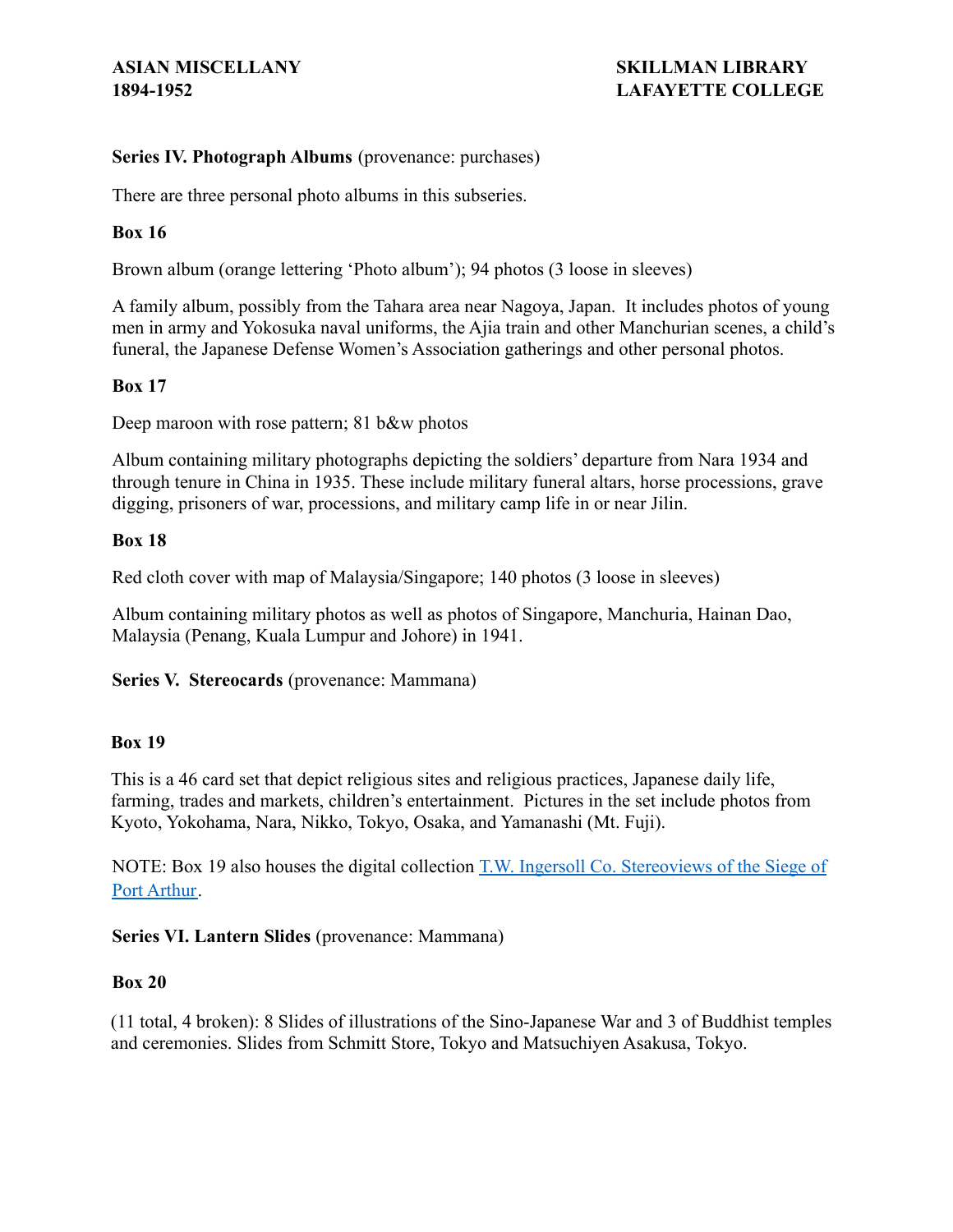1. Coal Tunnel Fight - Soldiers fighting in a coal tunnel with guns and pickaxes (illustration)

2. Japanese Soldiers Process Through Chinese City - Japanese soldiers (flags) processing under a city gate (illustration)

3. Soldiers in a Forest - Soldiers fighting an unseen enemy behind trees (illustration)

4. Do or Die Squad Night Attack - Soldiers racing toward enemy on darkened battlefield (illustration)

5. Bailing out the Blockade Team - Sailors on a dinghy, bailing out water on rough and embattled seas (illustration)

6. Climbing the Wall - Japanese soldiers scaling a wall in battle (illustration)

7. Looking up the Mountain - Japanese soldiers at the base of a mountain, watching the battles above (illustration)

8. Scaling the Hill - Japanese soldiers under fire (illustration)

9. Gate One, Toshogu - Ichinomon gateat Toshogu Shrine in Nikko (photograph)

10. Boddhisatva in a Row - Boddhisatva statues in a Buddhist cemetary or temple ground (photograph)

11. Buddhist Funeral - Monks lined alongside a Buddhist altar (photograph)

### **Series VI. Manuscript Material** (provenance: Mammana)

### **Box 21**

One diary, belonging to Tanaka Katsuichi (Shoichi?) from January 1, 1944 to June 18, 1944. Mr. Tanaka, from Yoshida-gun in Fukui Prefecture (also the site of Eiheiji, the famous Soto sect temple founded by Dogen in 1200). The author was born in Taisho 4 (July 27, 1915), so was 18 at the time the diary was kept. It notes weather, his physical condition and foods he eats. The back section contains entry space for tracing correspondence, financial ledgers, translations of Japanese words into English, Malay and Chinese. It also includes aikoku *hyakunin isshu.* Printed December 10, 1943.

**Series VII. Currency & Stamps** (provenance: Mammana, Matsumura, Kirby Museum)

### **Box 22**

The stamp collection contains 2 Manchurian 'fen' stamps, 7 Japanese stamps and 87 Chinese stamps. Most are for small denominations and are from periods prior to 1945. The set includes 2 Enforcement of the National Conscription Law stamps.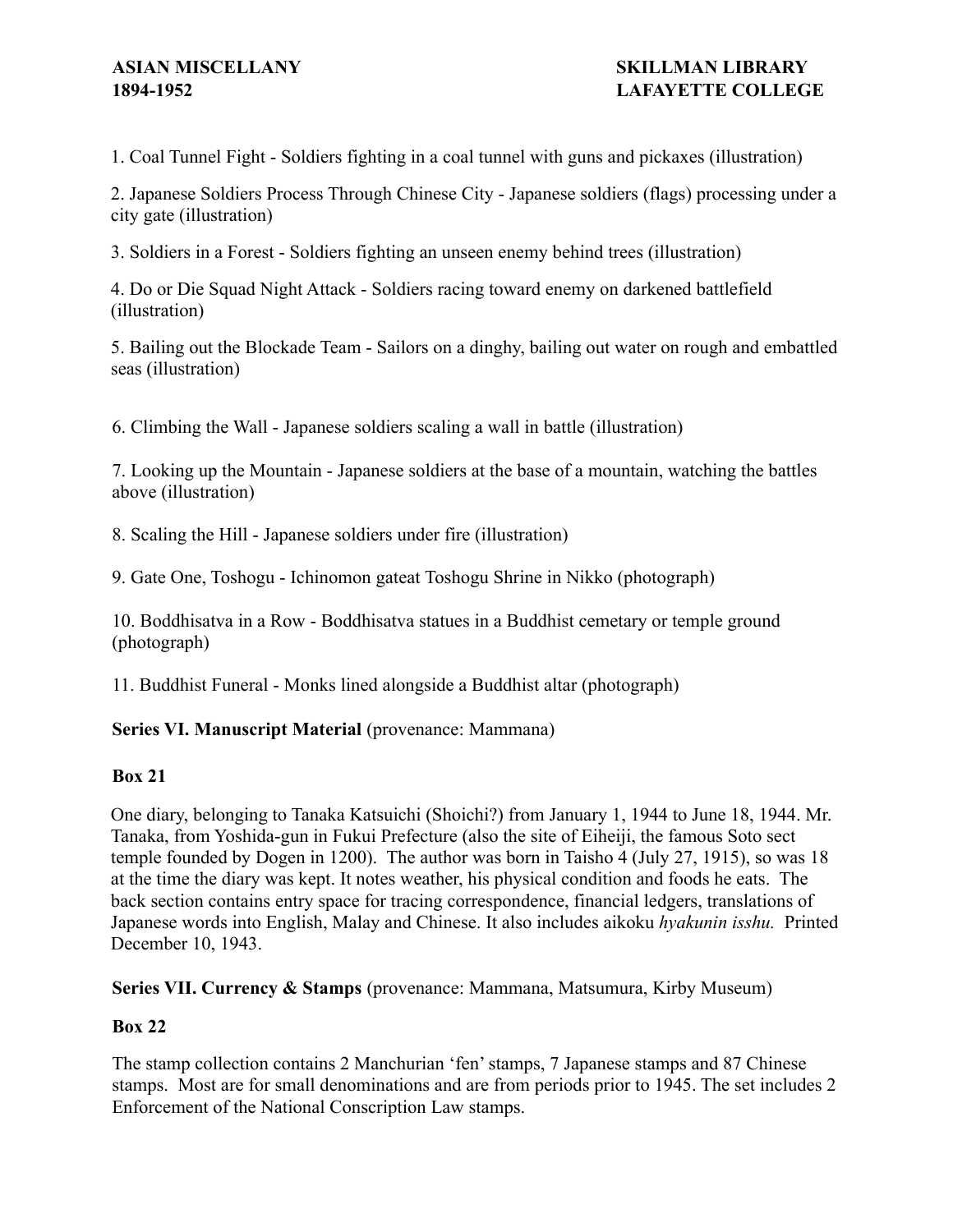The currency collection includes 93 pieces of currency from Japan, its colonies and some other Asian nations. It includes cents, yen, pesos and centavos (fractions of pesos) from occupied Philippines, rupees from occupied Burma, and various others, including the gulden from the Dutch East Indies, the won from Korea, the pound from occupied Micronesia, and yuan from China. Currency transferred from the Kirby Museum is filed at the end of this series and includes a number of unidentified, undated denominations.

# **Series VIII. Japanese Poetry Publications** (provenance: Mammana)

# **Box 23**

This series contains miscellaneous publications 2 pamphlets, 6 books, and 4 reprints pertaining to the 100 Japanese patriotic poems and other poems. All were published prior to 1950 and are stored in one box.

# **Series IX. Artwork** (provenance: Mammana)

This series contains four scrolls, five bookmarks, and one woodblock print.

Scrolls 1-3 are related to the imperial system and scroll 4 is a calligraphic representation of the *aikoku hyakunin isshu*, or 100 patriotic poems.

### **Box 24**

Scroll 1: (191.8cm x 59.2cm) Printed in 1938, this scroll depicts the Japanese Imperial line beginning with the goddess Amaterasu and ending with the Taisho emperor and his children. It also depicts the major shrines and some of the imperial seals associated with each.

### **Box 25**

Scroll 2: (462.3 cm x 53.7 cm) This scroll depicts the gods and goddesses (and notes of what each god is - god of fire, god of the mountains etc), then the imperial lineage. It includes dates of ascension, birth, death, and lists all siblings, and in some cases, the concubines to whom each sibling was born. The scroll was printed in 1929.

### **Box 26**

Scroll 3: (152.5 cm x 51cm) This scroll depicts both the Meiji Emperor alone and the Meiji emperor and his wife, in two color illustrations. The illustrations are accompanied by a poem written in calligraphy by the Emperor. Production date is unknown.

# **Box 27**

Scroll 4: (187.7cm x 43.5 cm) This scroll is a calligraphy of the 100 poems included in the Ogura Hyakunin Isshu. Calligrapher's stamp included. Date is unknown.